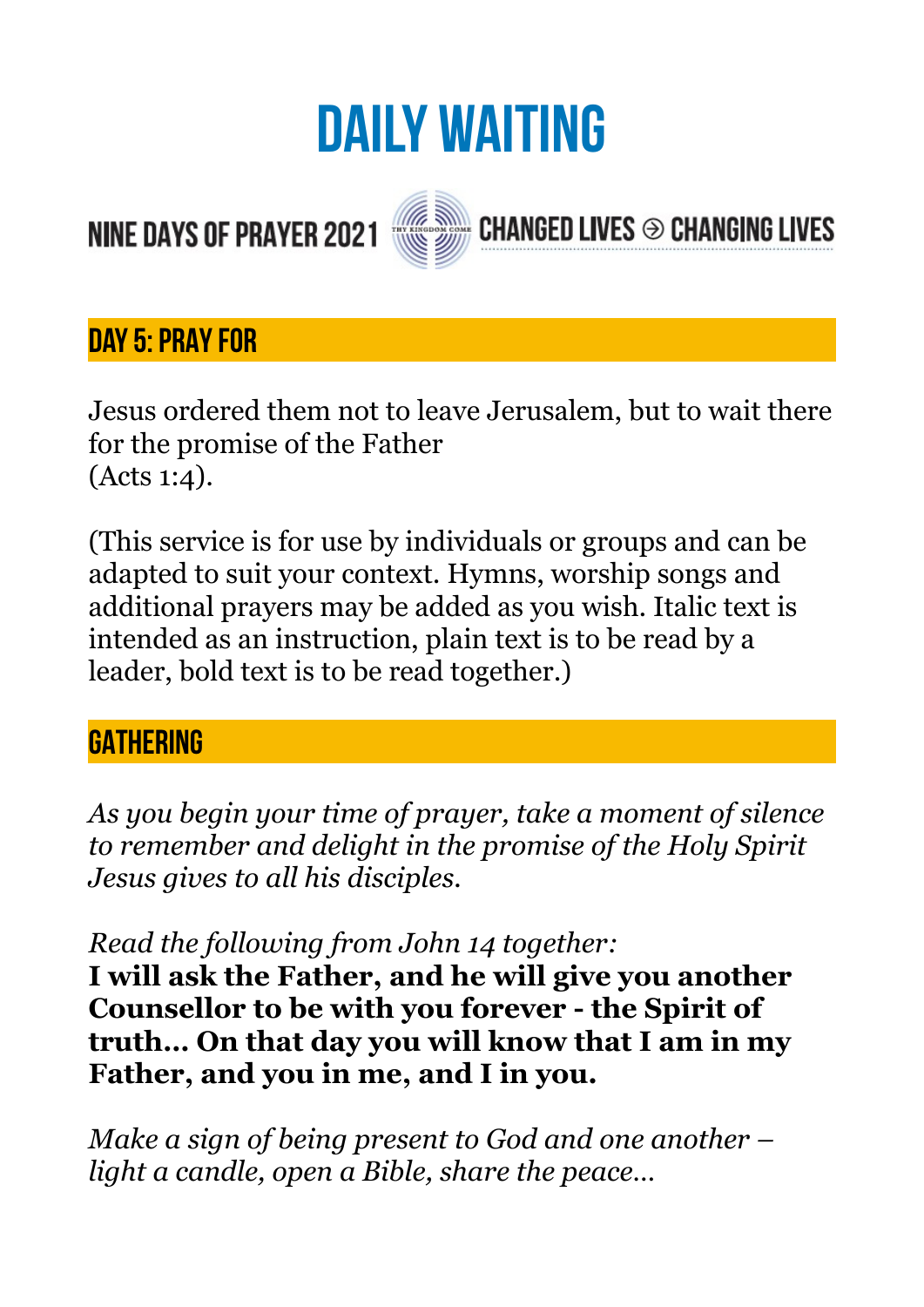Come, Holy Spirit, fill the hearts of your people **And kindle in us the fire of your love.**  Come, Holy Spirit, be with us as we pray **And leave us not as orphans.**  Come, Holy Spirit, renew us in body, mind and spirit **And send us out to be your presence in your world.**  Come, Holy Spirit, fill the hearts of your people **And kindle in us the fire of your love.** 

*Optional hymn or worship song.* 

#### **LISTENING**

Jesus heals a deaf man with a speech impediment 32 They brought to him a deaf man who had an impediment in his speech; and they begged him to lay his hand on him. 33 He took him aside in private, away from the crowd, and put his fingers into his ears, and he spat and touched his tongue. 34 Then looking up to heaven, he sighed and said to him, "Ephphatha," that is, "Be opened." 35 And immediately his ears were opened, his tongue was released, and he spoke plainly.

(Mark 7:32-35, NRSV)

#### **REFLECTING**

We don't know how long this deaf man might have been waiting for a cure, or how much longer he'd have gone on suffering, had his friends not brought him to Jesus and 'begged'. Maybe we'd call this more an action, or good turn, than a prayer. It's easy to keep the two separate in our minds. But in this story, the friends' action is a prayer, as are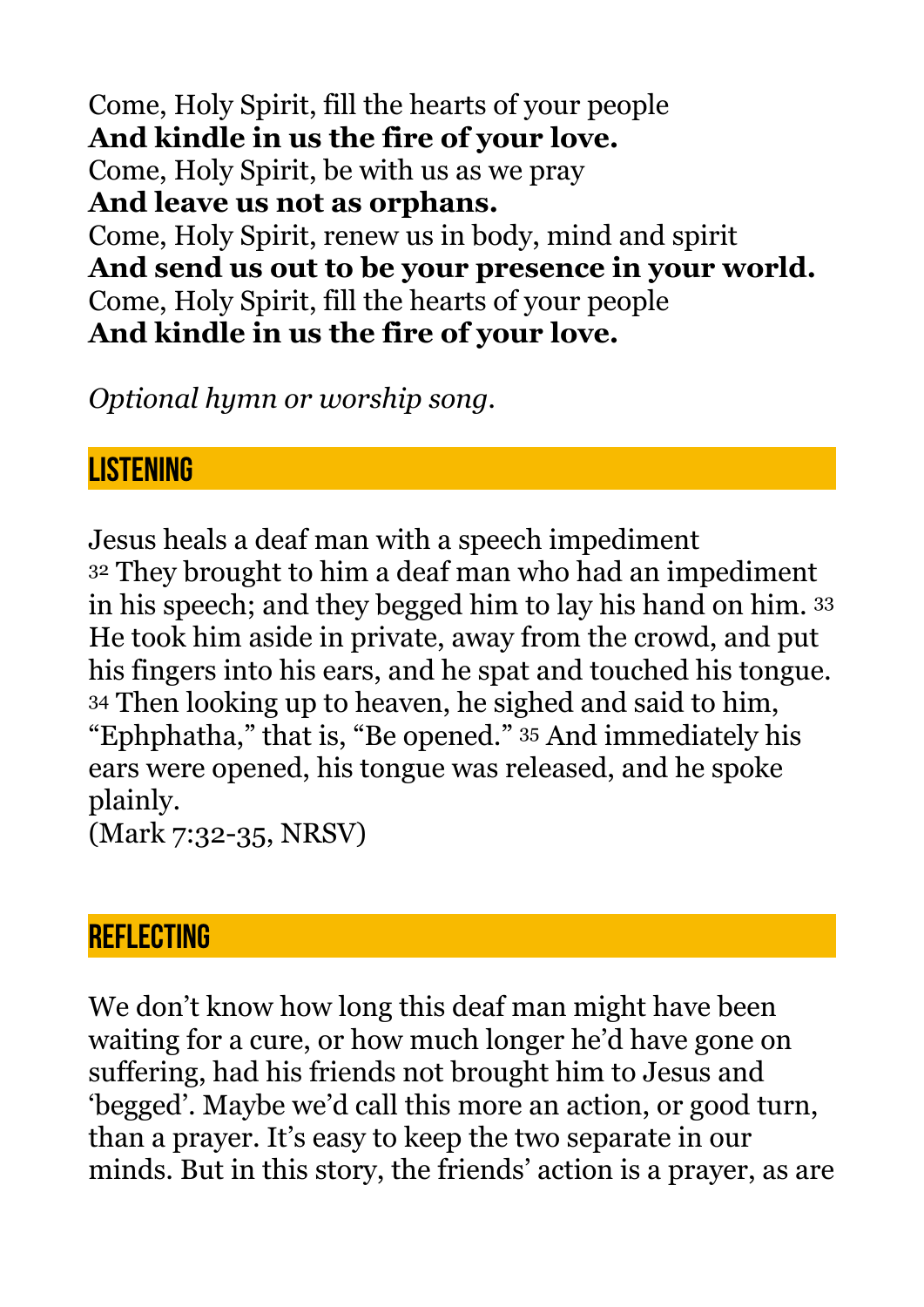the actions of Jesus – his touch, his spit, his sigh. There is no dividing line between them.

Physical hearing loss is dreadful, but many of us with good physical hearing suffer from a more insidious loss – that of not listening with our heart and soul to God or the world around us. Sometimes we launch into prayer and open our mouths too quickly. Whether we are praying for people or events, we should be asking God to soften our hearts and open our ears to the way we may be called to respond.

God knows the needs of all for whom we might pray; so perhaps I should be praying for the next unknown person, group, minority, or nation I will meet or hear about, that I will be shown a way to fulfil God's purposes for me in this situation.

Most often, prayer and action won't see the immediate result we read about in Mark. Praying regularly for others is more like spreading fertilizer – enriching and strengthening us, bringing growth to our understanding and determination, until, like George Herbert, we exclaim: 'Who would have thought my shrivel'd heart/Could have recovered greennesse?'

At times of desolation, when we most need to pray, we sometimes find that's exactly when it's most difficult. Then, all we can do is sit out the winter storm 'in the shadow of your wings', till we recognize we are being called to continue. Such waiting is painful, but necessary.

Let us not be disheartened if the answer to prayer seems distant – 'It is not your duty to finish the work, but neither are you at liberty to neglect it', (quote from Pirkei Avot,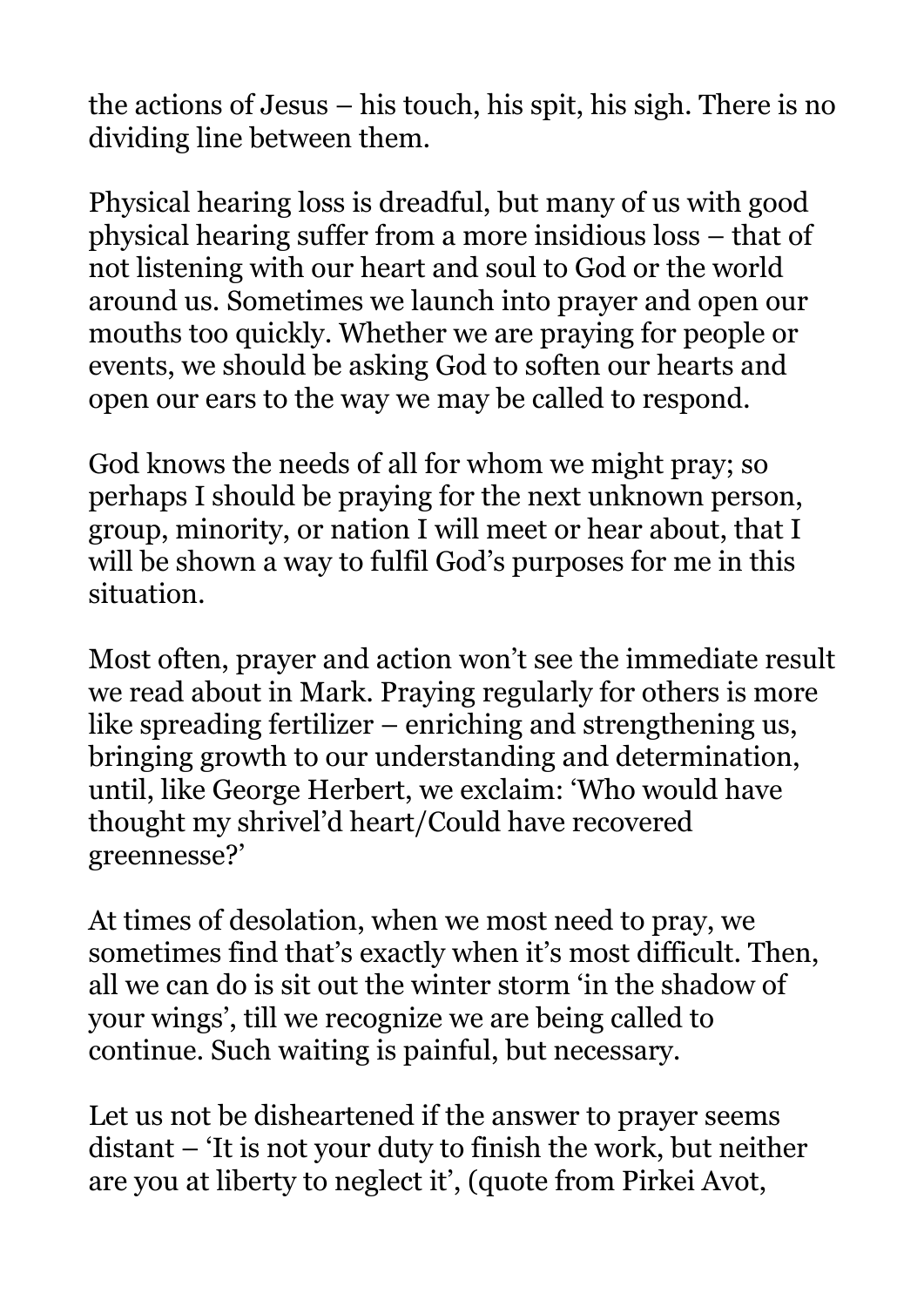Jewish ethical teaching of the Common Era). This is the lesson that the deaf man's friends learnt well that day.

#### **PSALM**

<sup>1</sup> Be merciful to me, O God, be merciful to me, for in you my soul takes refuge; in the shadow of your wings I will take refuge, until the destroying storms pass by.

- 2 I cry to God Most High, to God who fulfils his purpose for me.
- 3 He will send from heaven and save me,
- <sup>10</sup> he will put to shame those who trample on me. Selah God will send forth his steadfast love and his faithfulness.

For your steadfast love is as high as the heavens; your faithfulness extends to the clouds.

11 Be exalted, O God, above the heavens. Let your glory be over all the earth. (Psalm 57:1-3, 10-11, NRSV)

> **Glory to the Father and to the Son, And to the Holy Spirit; As it was in the beginning, is now And shall be for ever. Amen.**

### **PRAYING**

We pray to our ever-attentive God, You who hear our clamour: Open our ears to the cries of your world, And our hands to participate in your plans; That by co-operating with your Son,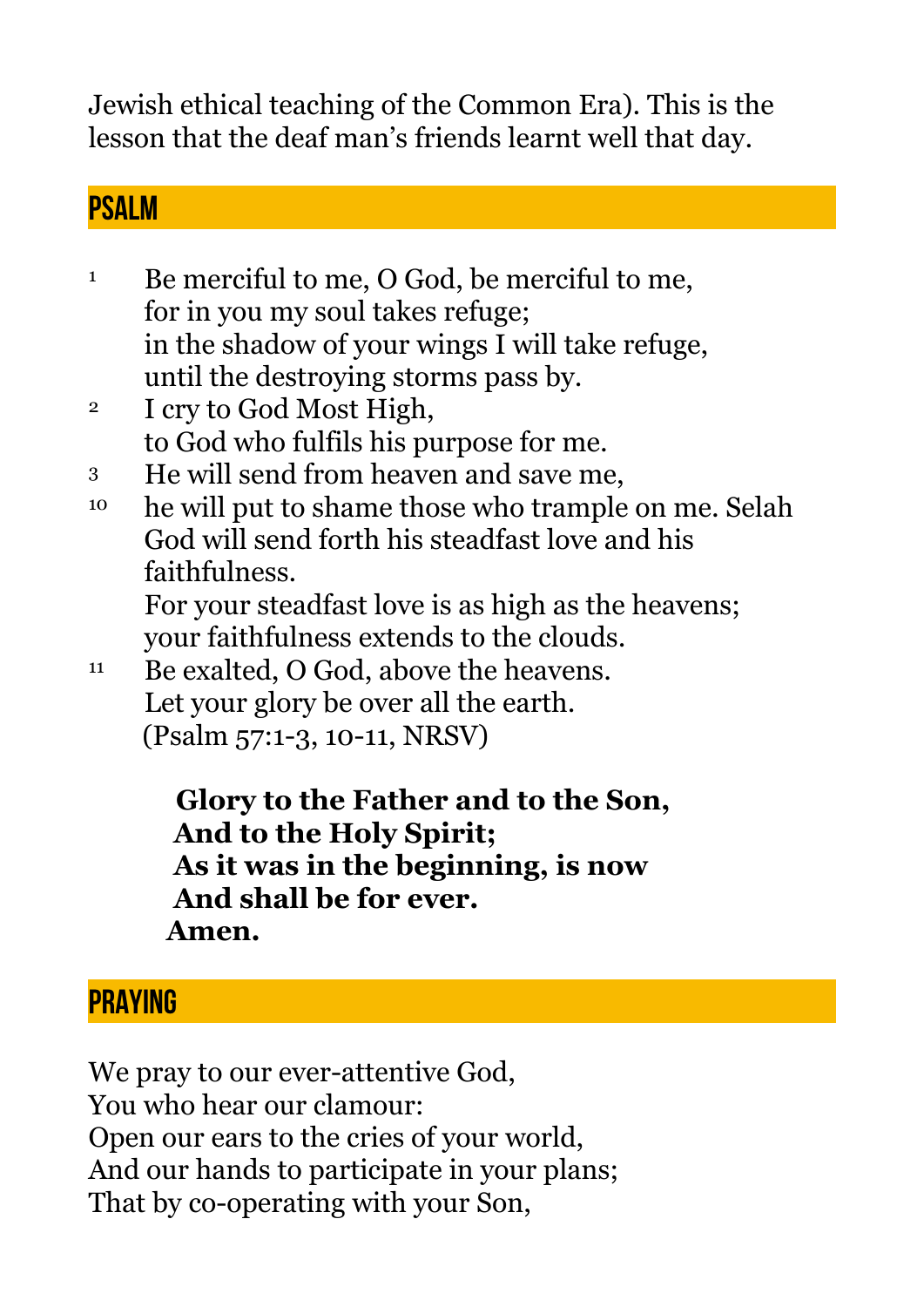We may bring healing to those you place in our path. **Amen.** 

We meet your Word in the voice of the suffering; *(Pause)*  Come Holy Spirit: **Thy Kingdom Come.** We express our thanks for your steadfast attention; *(Pause)*  Come Holy Spirit: **Thy Kingdom Come.** We offer you our prayers and actions together; *(Pause)*  Come Holy Spirit: **Thy Kingdom Come.** We bear before you those with 'shrivel'd' hearts'; *(Pause)*  Come Holy Spirit: **Thy Kingdom Come.**

*We wait upon the work of your Spirit as we say the Lord's Prayer together:* 

**Our Father in heaven, hallowed be your name, Your kingdom come, your will be done, on earth as in heaven.** 

**Give us today our daily bread.** 

**Forgive us our sins as we forgive those who sin against us.** 

**Lead us not into temptation but deliver us from evil. For the kingdom, the power, and the glory are yours Now and for ever.** 

**Amen.** 

Come Holy Spirit: **gift us with respite in the storm.** Come Holy Spirit: **gift us with the words to speak your gospel plainly.**